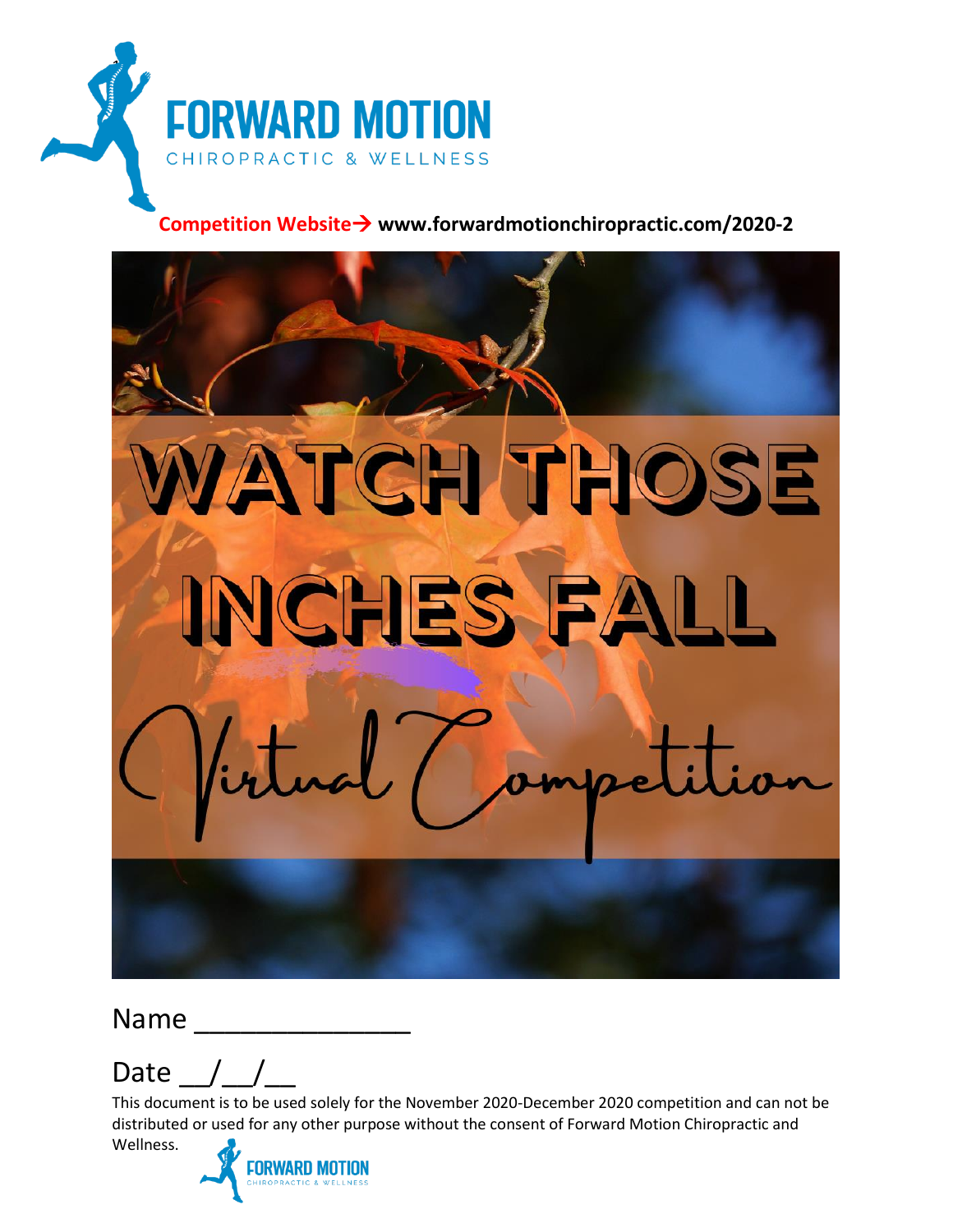### Checklist

#### **Waiver**

- □ Welcome Letter
- □ Competition Requirements
- $\Box$  Competition Rules
	- o Initial Setup
		- Choosing a Virtual Team
		- Before the Virtual Consultation
		- Setting Up Initial Consultation
	- o Points System
- $\Box$  Competition Start
- $\Box$  Calendar of Events
	- o Events breakdown
- $\Box$  Prize
- □ Additional Resources
	- o Pre-competition checklist
	- o Food log
	- o Virtual Meeting Topics
	- o Step by step instruction of the My Fitness Pal
	- o Recommended websites

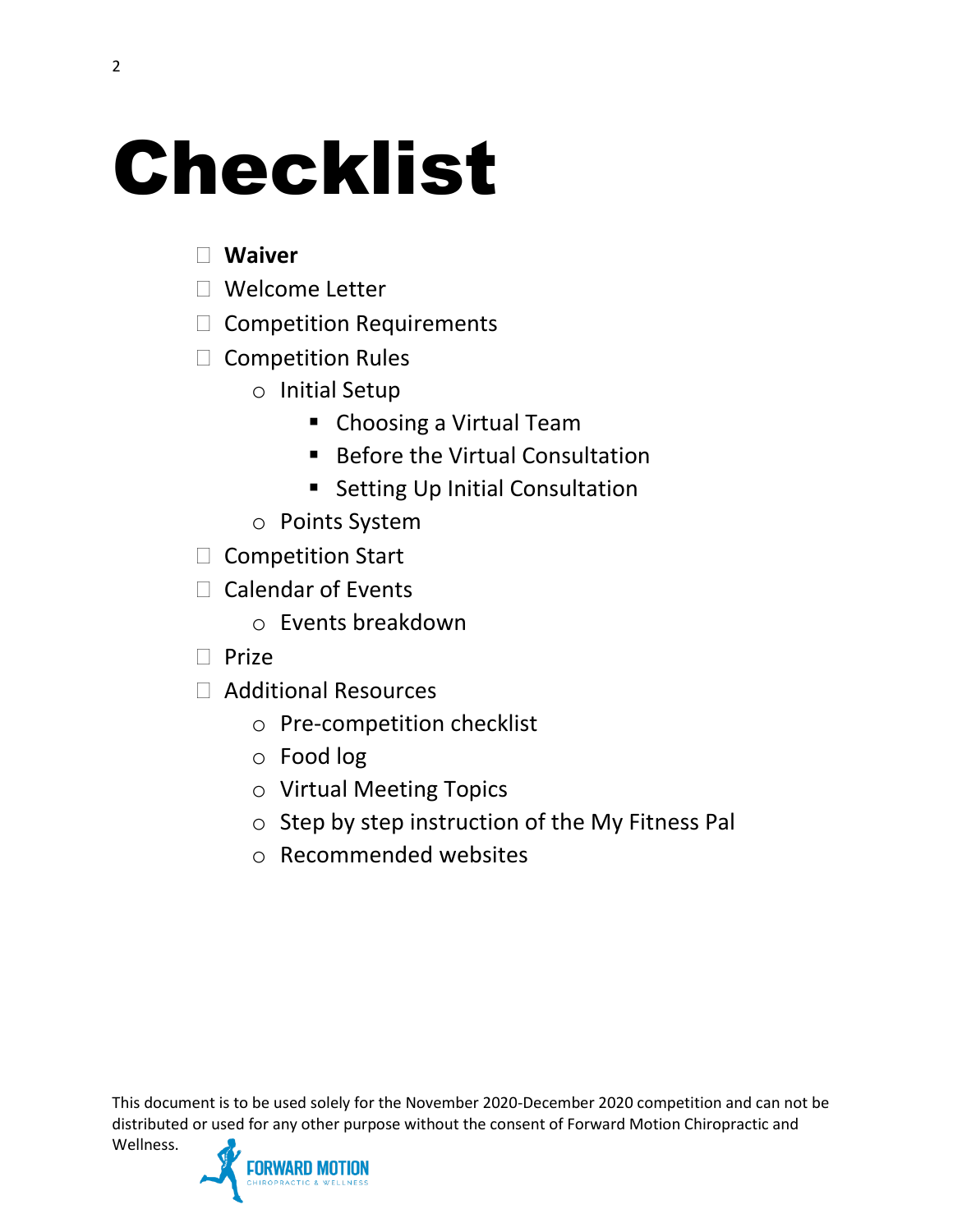### **Please Read prior to the start of competition!!! Sign the bottom form and email to dreichner@forwardmotionchiropractic.com.**

………………………………………………………………………………………………………………

Consent to Participate and Waiver of Liability Participants are encouraged to participate in this weight loss and/or physical activity program safely. As with any weight loss and/or physical activity program, there are risks, including but not limited to increased heart stress and the chance of musculoskeletal injuries. In volunteering to participate in this weight loss and/or physical activity opportunity, you agree that, to your knowledge, you have no limiting physical conditions, eating disorder or disability that would prohibit a weight loss and/or physical activity program.

A physician's examination is recommended for all participants with any weight loss and/or physical activity restrictions, heart problems, high blood pressure, chest pain, dizziness, relevant surgeries, diabetes, asthma, epilepsy, arthritis, history of eating disorder or significant injury to any part of the body. If for any reason you are unable or unwilling to engage in these weight loss and/or physical activities, you can withdraw at any time. As an example, you should stop participating immediately if you develop chest pain, or pain in the shoulder, neck, arm or back, or if you experience dizziness or injury or have any concern for any other reason that participating may result in injury. By signing below, you accept full responsibility for your own health and well-being and you acknowledge an understanding that no responsibility is assumed by the organizer(s), support organizations, support personnel or support services.

In consideration of my participation in this program, I agree, on behalf of myself, my assigns, executors, and heirs, to release and hold harmless the organizer(s), support organizations, support personnel or support services from any and all liability, damage, or claim of any nature whatsoever arising out of my participation from this program. I understand the organizer(s), support organizations, support personnel or support services will not provide any accident or medical insurance.

I have read and understand the terms of this document and agree to all terms and conditions. I am of lawful age and legally competent to sign this waiver and release, and I have signed this document as my own free act.

\_\_\_\_\_\_\_\_\_\_\_\_\_\_\_\_\_\_\_\_\_\_\_ \_\_\_\_\_\_\_\_\_\_\_\_\_\_\_\_\_\_\_\_\_\_\_\_ \_\_\_\_\_\_\_\_\_\_\_\_\_\_\_\_\_\_

Print Name **Signature** Signature **Contract Contract Contract Contract Contract Contract Contract Contract Contract Contract Contract Contract Contract Contract Contract Contract Contract Contract Contract Contract Contract** 

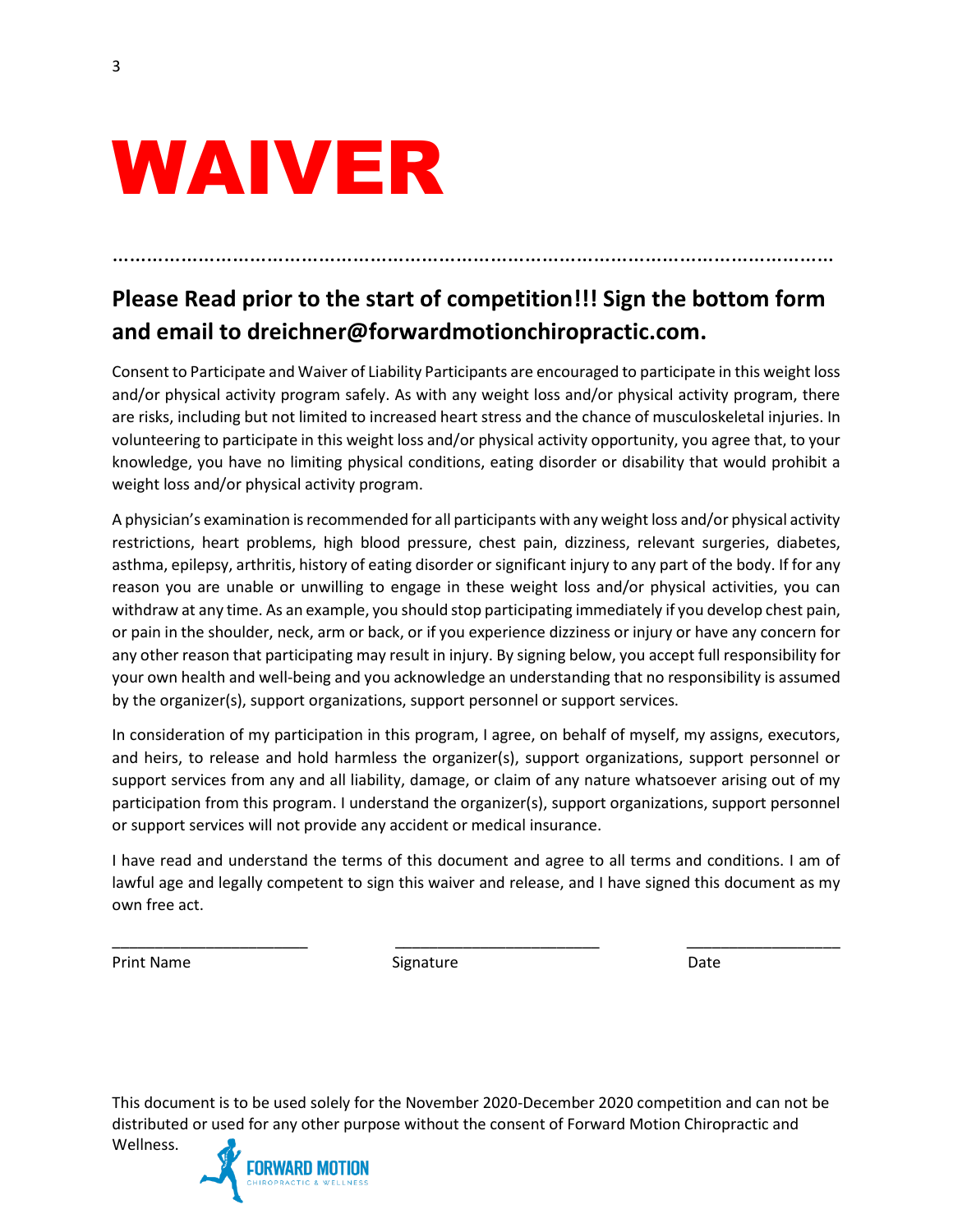

Welcome to the first ever wellness competition, sponsored by **Forward Motion Chiropractic and Wellness**. Let me introduce myself first. My name is Dr. Daniel Eichner and I am a chiropractor, athletic trainer, and NASM certified nutrition coach. I am currently the chiropractic/athletic trainer for Frito Lay and the owner and chiropractor for Forward Motion Chiropractic and Wellness. I have always had a passion for wellness ever since I started lifting my first weights in high school. I am also extremely competitive and tend to perform better with competition, but also enjoy working together towards a common goal. And that is how this weight loss challenge was born!

Through this journey you will experience highs and low, accomplishments and obstacles, but in the end, we are here to succeed together. Think of me as your personal coach throughout this journey. I will be here to help you every step of the way.

Good luck and may the best team WIN (or lose),

 $\angle$ 

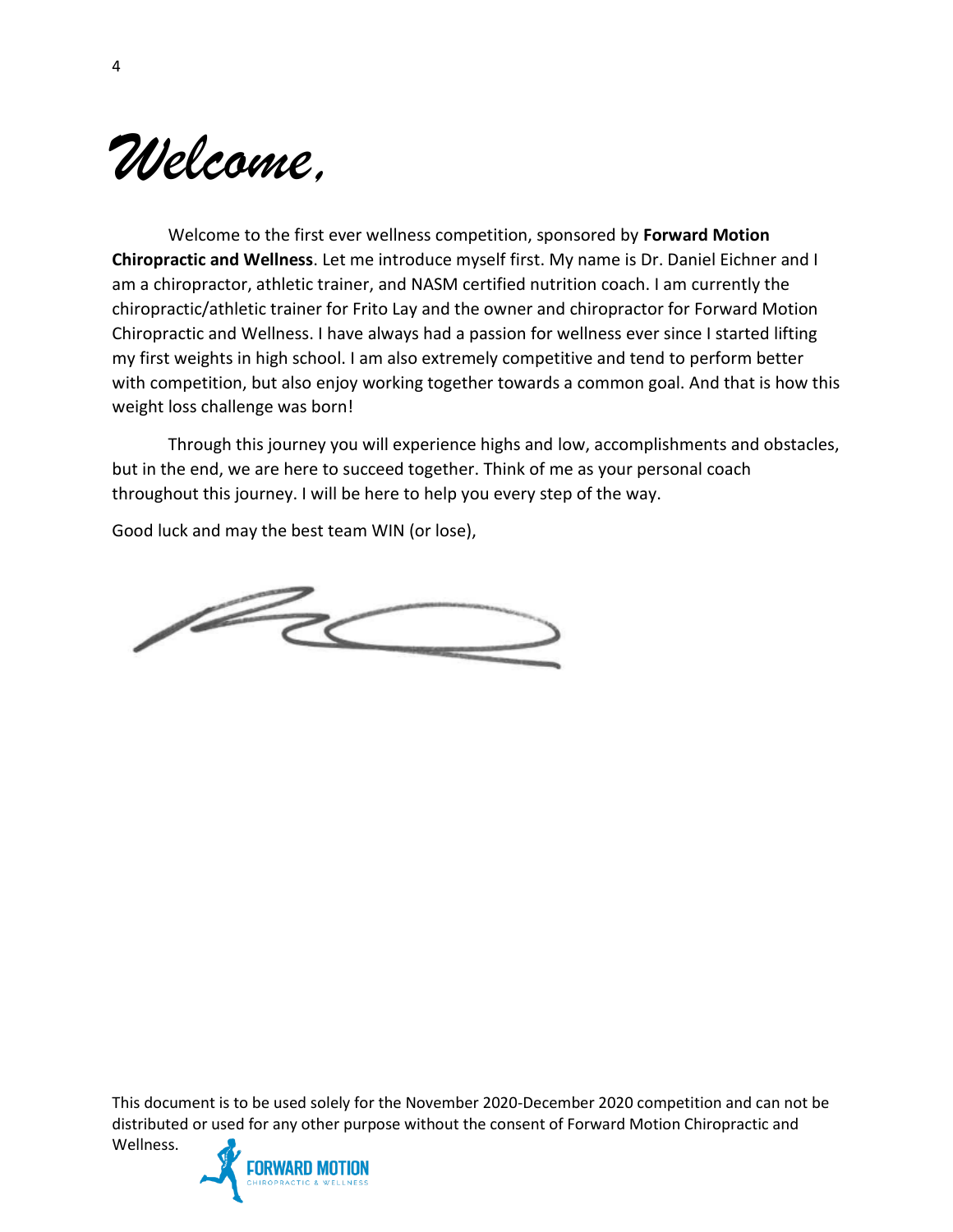### Introduction

Thank you for being part of the 8-week challenge to change your lifestyle. During this journey you may have highs and lows, but your teams are the people that will stand by you and make sure you succeed. Some tips before we start.

- Set your goals
- Hold yourself and your team accountable
- You are not going on a diet. You are making lifestyle changes.

Watch those Pounds Fall is part an 8-week challenge that consists of weigh-ins, daily and weekly challenges, informational seminar, and team competitions.

We will never require you to weigh in nor we will add this to the points system. My focus is to help you realize at the end of this journey that it is not necessary to focus on the number of pounds, but more importantly the inches of your waist.

Daily and weekly challenges will be an activity that will test your limits and may provide you positive results during your weigh in. The daily challenges will be posted on my Instagram and Facebook with #moveforwardnotback. The weekly challenges will be posted on the same platform.

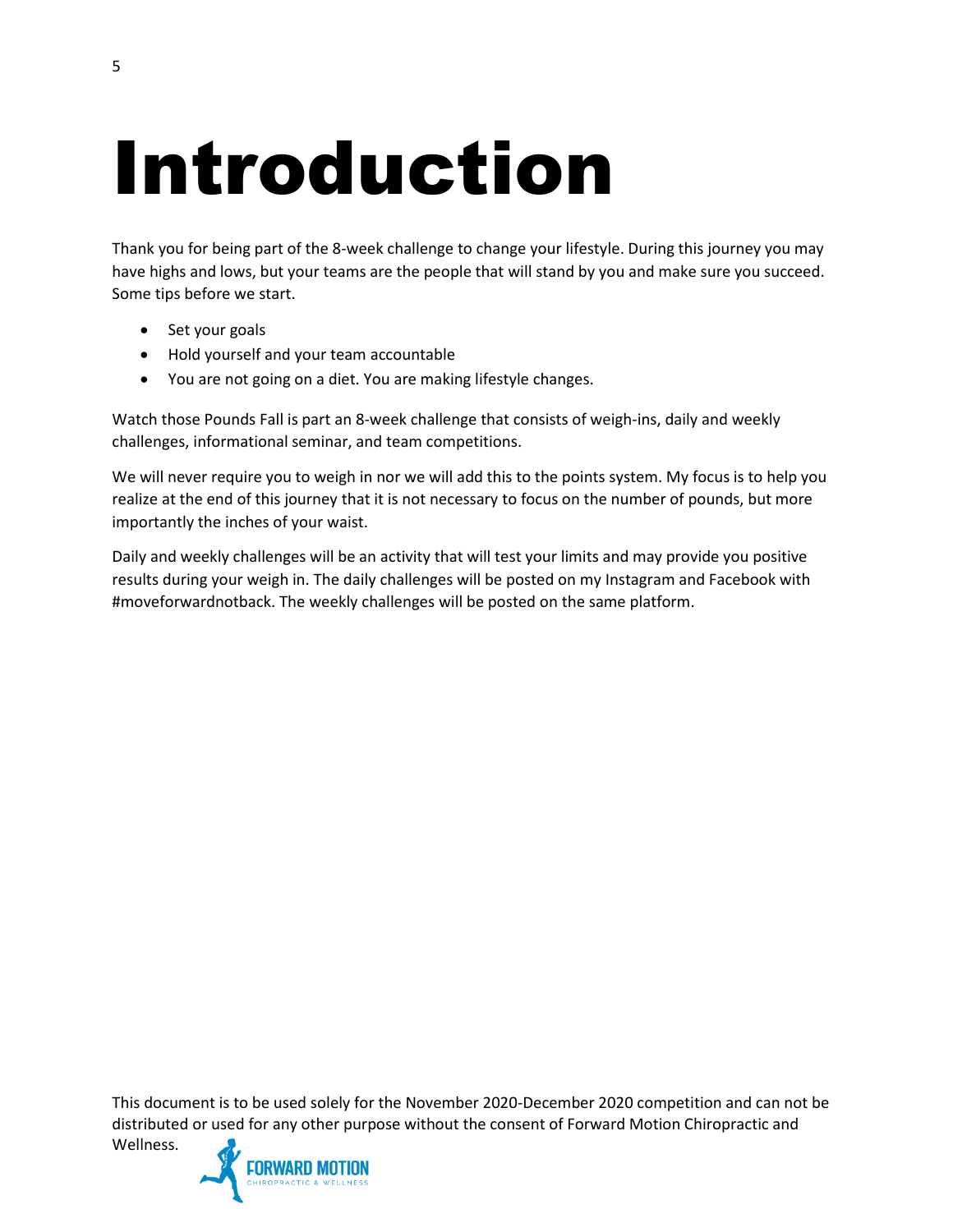## Initial Setup:

#### **Prior to competition**

#### • **Choosing a Virtual Team**

Please fill out the online form

[\(https://docs.google.com/forms/d/e/1FAIpQLSeliQqskFylbXvUZDoYRxMMd1ZQb4OyqX6HP6za](https://docs.google.com/forms/d/e/1FAIpQLSeliQqskFylbXvUZDoYRxMMd1ZQb4OyqX6HP6zaFGf6N6kkng/viewform) [FGf6N6kkng/viewform\)](https://docs.google.com/forms/d/e/1FAIpQLSeliQqskFylbXvUZDoYRxMMd1ZQb4OyqX6HP6zaFGf6N6kkng/viewform) with the following information:

- $\Box$  Create a team of 3
- $\Box$  Designate a team captain. This will be the person that can send me any team related questions.
- $\Box$  Create a team name

#### • **Before your Initial Consultation**

- $\Box$  Complete the food log
- $\Box$  Complete the initial wellness questionnaire

These forms are meant to provide Dr. Daniel Eichner with information that can help assist you throughout your health journey.

#### • **Set up Initial Consultation**

The initial consultation can be done as a group or an individual format. During the initial consultation your goals and objectives will be reviewed, as well as any questions answered. Booking link will be posted on facebook group. You can also email Dr. Daniel Eichner to set up a time.

\*Note: additional nutrition-based consultation will be charged a fee of \$40 for individual and \$60 for group.

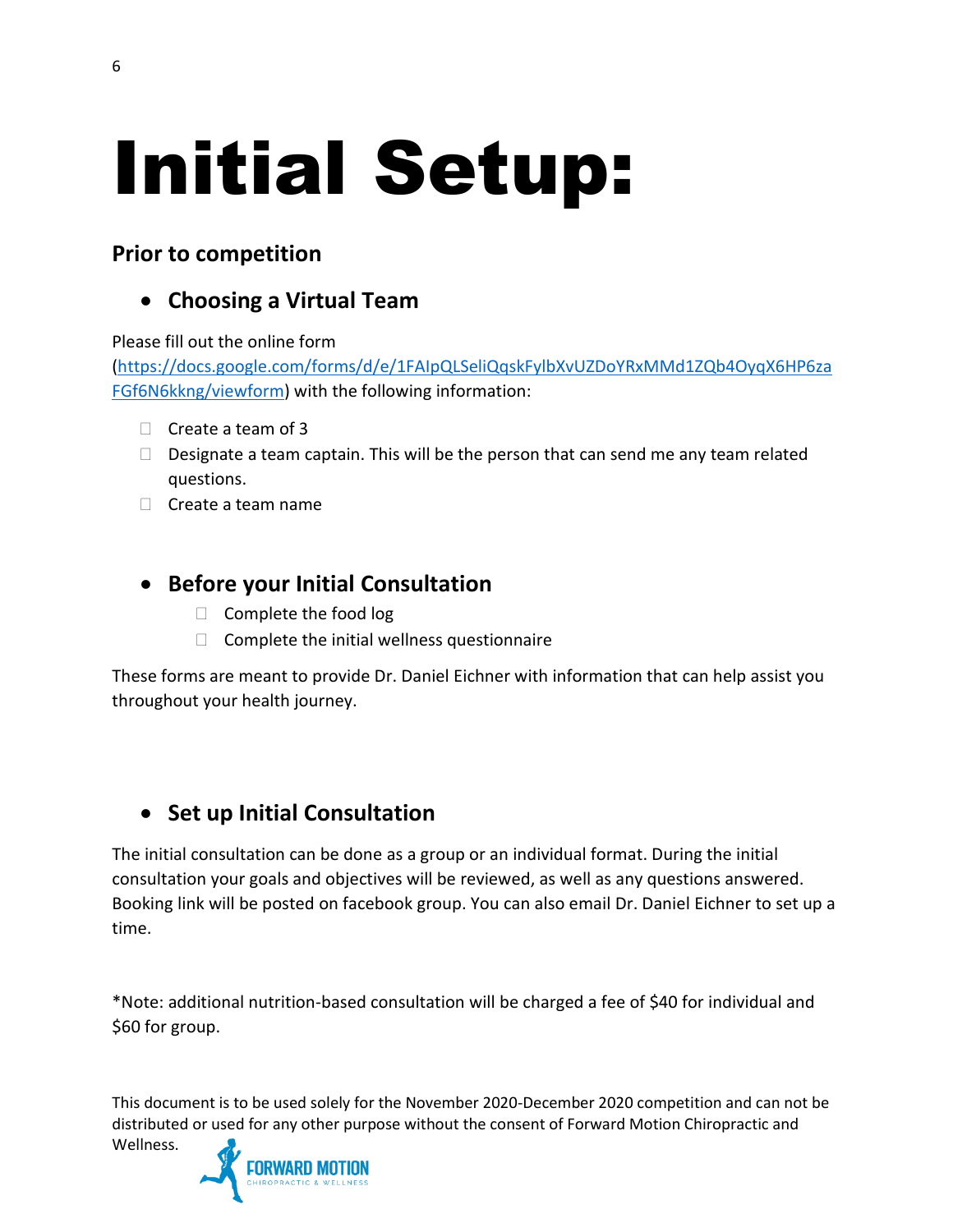

The competition is based on a points system. The point system is designed to promote exercise, eating healthy, and stress reduction. These are the main components in any wellness plan. The point system also encourages you to post on social media. Social media creates a sense of community, with everyone pulling together for a common goal.

| Title                     | Description                    | Points                   |
|---------------------------|--------------------------------|--------------------------|
| <b>Eat Healthy</b>        | Post a picture of a healthy    | 1 point                  |
|                           | meal (Instagram of             |                          |
|                           | Facebook) with                 |                          |
|                           | #moveforwardnotback            |                          |
| <b>Eat Healthy</b>        | Log your food for the day      | 1 point                  |
| <b>Feel Better</b>        | Post a picture of your miles   | 1 point per 2 miles      |
|                           | tracker with                   |                          |
|                           | #moveforwardnotback or         |                          |
|                           | join the virtual daily run     |                          |
| <b>Workout Hard</b>       | Take a video of working out    | 1 point                  |
|                           | virtually together and post    |                          |
|                           | with #moveforwardnotback       |                          |
| <b>Feel Better</b>        | Be part of weekly talks and    | 1 point                  |
|                           | engage in the discussion of    |                          |
|                           | the week                       |                          |
| <b>Workout Hard</b>       | Take a gym selfie (gym can     | 1 point                  |
|                           | include any workout studio)    |                          |
|                           | and #moveforwardnotback        |                          |
| <b>Daily Competition</b>  | Every day on social media      | Dependent on competition |
|                           | (Facebook and Instagram) I     |                          |
|                           | will announce a new            |                          |
|                           | challenge. Complete the        |                          |
|                           | challenge and receive the      |                          |
|                           | allotted points.               |                          |
| <b>Weekly Competition</b> | Challenge will be determined   | Dependent on competition |
|                           | weekly and topics will differ. |                          |

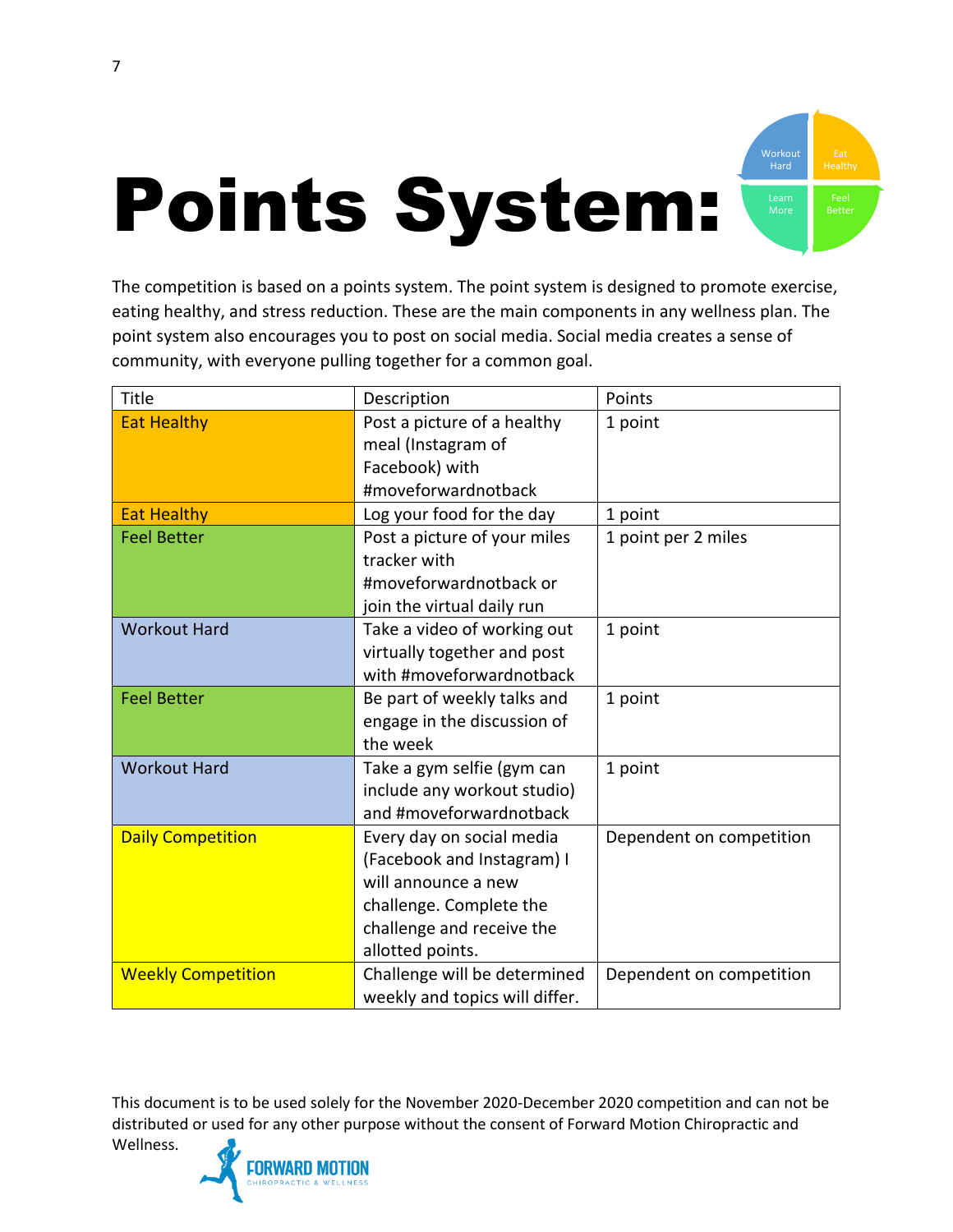#### NOVEMBER DECEMBER

|    | <b>Start of Competition</b>      |  |
|----|----------------------------------|--|
| 8  | <b>Newsletter Release</b>        |  |
|    | Diets Debunked 8pm               |  |
| 9  | <b>Start of Weekly Challenge</b> |  |
| 10 | Daily Challenge                  |  |
| 11 | Daily Challenge                  |  |
| 12 | Daily Challenge                  |  |
| 13 | Daily Challenge                  |  |
|    | Points due by midnight           |  |
| 15 | <b>Newsletter Release</b>        |  |
|    | The Science Behind Healthy 8pm   |  |
| 16 | <b>Start of Weekly Challenge</b> |  |
|    | <b>Leaderboard Release</b>       |  |
| 17 | Daily Challenge                  |  |
| 18 | Daily Challenge                  |  |
| 19 | Daily Challenge                  |  |
| 20 | Daily Challenge                  |  |
|    | Points due by midnight           |  |
| 22 | <b>Newsletter Release</b>        |  |
|    | Hitting the Plateau 8pm          |  |
| 23 | <b>Start of Weekly Challenge</b> |  |
|    | Leaderboard Release              |  |
| 24 | Daily Challenge                  |  |
| 25 | Daily Challenge                  |  |
| 26 | Daily Challenge                  |  |
| 27 | Daily Challenge                  |  |
|    | Points due by midnight           |  |
| 29 | <b>Newsletter Release</b>        |  |
|    | The Proper Exercise Routine 8pm  |  |
| 30 | <b>Start of Weekly Challenge</b> |  |
|    | Leaderboard Release              |  |

| $\mathbf{1}$ | Daily Challenge                   |  |
|--------------|-----------------------------------|--|
| 2            | Daily Challenge                   |  |
| 3            | Daily Challenge                   |  |
| 4            | Daily Challenge                   |  |
|              | Points due by midnight            |  |
| 6            | <b>Newsletter Release</b>         |  |
|              | The Good, Bad, Ugly to Eating 8pm |  |
|              | <b>Start of Weekly Challenge</b>  |  |
| 7            | <b>Leaderboard Release</b>        |  |
| 8            | Daily Challenge                   |  |
| 9            | Daily Challenge                   |  |
| 10           | Daily Challenge                   |  |
| 11           | Daily Challenge                   |  |
|              | Points due by midnight            |  |
| 13           | <b>Newsletter Release</b>         |  |
|              | <b>Vitamins and Minerals 8pm</b>  |  |
|              | <b>Start of Weekly Challenge</b>  |  |
| 14           | <b>Leaderboard Release</b>        |  |
| 15           | Daily Challenge                   |  |
| 16           | Daily Challenge                   |  |
| 17           | Daily Challenge                   |  |
| 18           | Daily Challenge                   |  |
|              | Points due by midnight            |  |
| 20           | <b>Newsletter Release</b>         |  |
|              | Inches vs. Pounds 8pm             |  |
| 21           | <b>Start of Weekly Challenge</b>  |  |
|              | Leaderboard Release               |  |
| 22           | Daily Challenge                   |  |
| 23           | Daily Challenge                   |  |
| 24           | Daily Challenge                   |  |
| 25           | Daily Challenge                   |  |
|              | Points due by midnight            |  |
| 27           | <b>Newsletter Release</b>         |  |
|              | Maintain Don't Gain 8pm           |  |
| 28           | <b>Start of Weekly Challenge</b>  |  |
|              | <b>Leaderboard Release</b>        |  |
| 31           | ALL points due by midnight        |  |
|              | <b>Last Day of Competition</b>    |  |

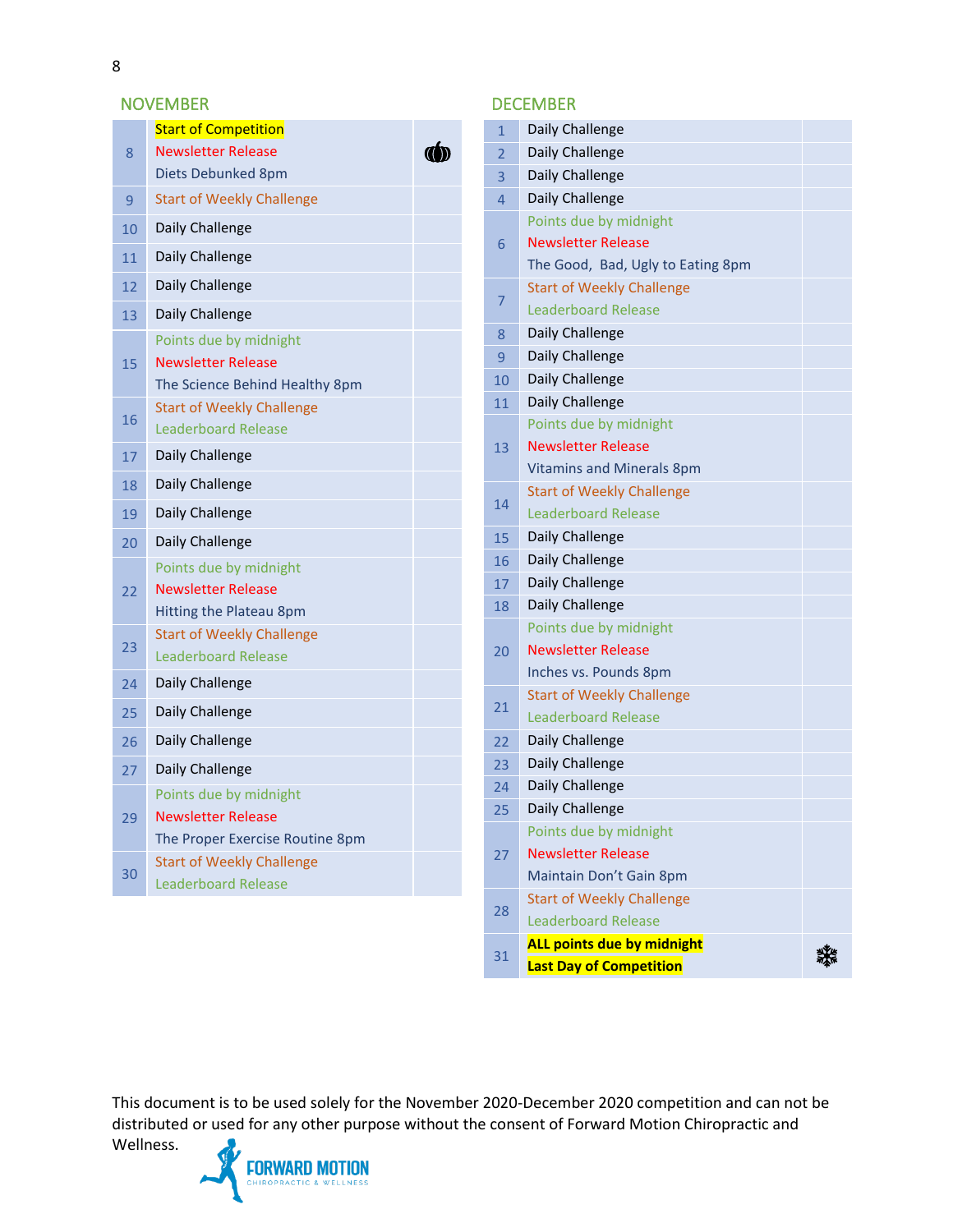## Description of Events

**Weekly Challenges:** Challenges will be posted on Monday morning and will have a due date that Sunday night at 11:59pm.

**Daily Challenges:** Challenges will be posted by 7am that day and will have a due date of 11:59pm that day.

**Leaderboard Results:** Leaderboard Results will be posted on forwardmotionchiropractic.com/2020-2 by Monday morning (before 8am).

**Newsletter Release:** The newsletter will include a letter from me, different tips and tricks to stay healthy, surprise virtual events with leading health experts in York and Lancaster.

**Virtual Meetings:** To join the virtual meeting go to <https://join.freeconferencecall.com/dreichner>. Virtual Meeting topics are located below.

**\*Individual Nutrition Consultations can be schedule on forwardmotion.janeapp.com. Initial fee: 60\$ with follow up fee 40\$.\***

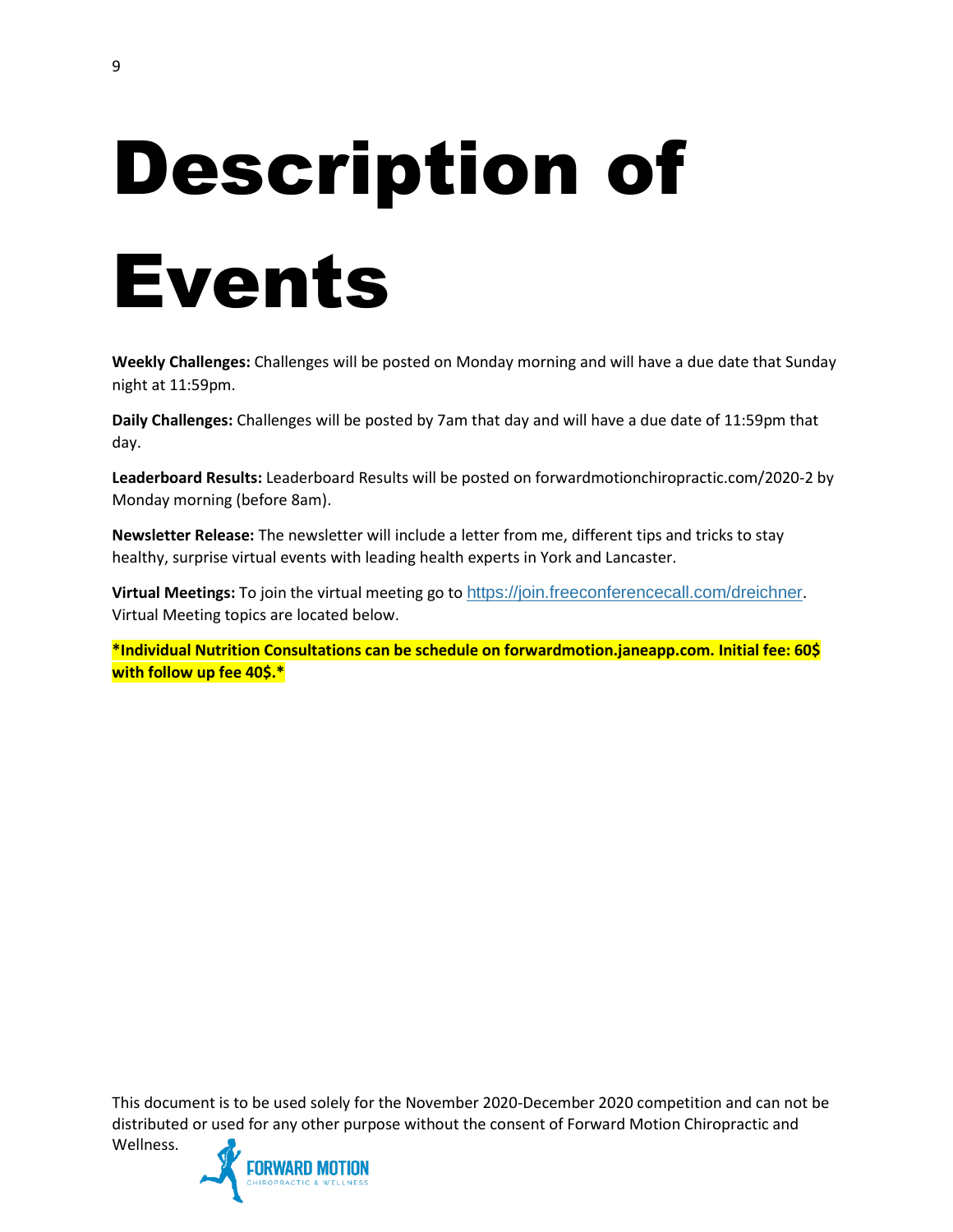### Prizes

#### 1<sup>st</sup> Place:

- Forward Motion Chiropractic and Wellness T-shirt
- 10 Meals each from Clean Plates York (140\$ value)

#### 2<sup>nd</sup> Place:

- Forward Motion Chiropractic and Wellness T-shirt
- Free Lunch for your team (valued at 50\$)

#### 3 rd Place:

• Forward Motion Chiropractic and Wellness T-shirt

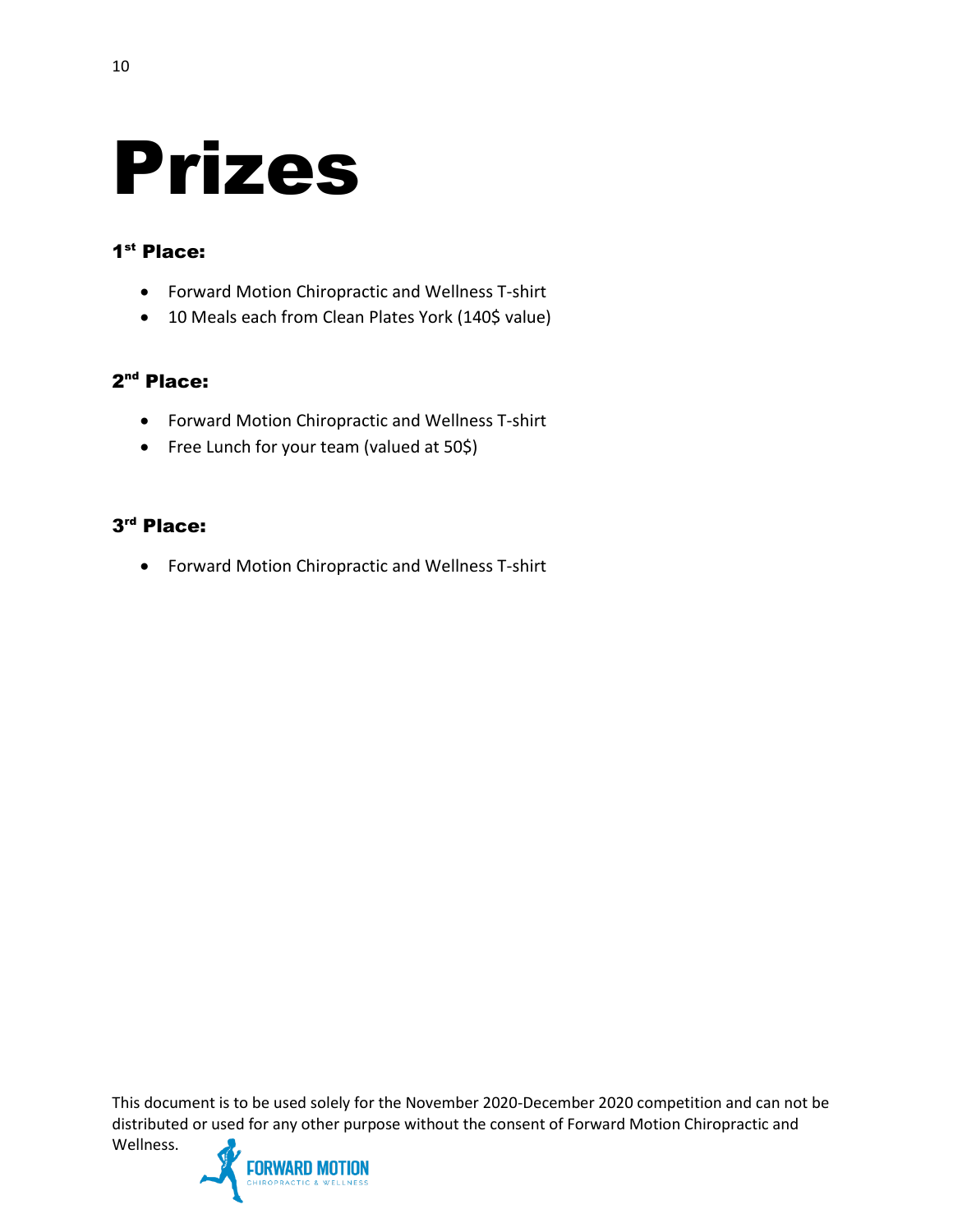## Additional

### Resources

- Pre-competition checklist
- Food log
- Smart Goals
- Virtual Meeting Topics
- Step by step instruction of the My Fitness Pal
- Recommended websites

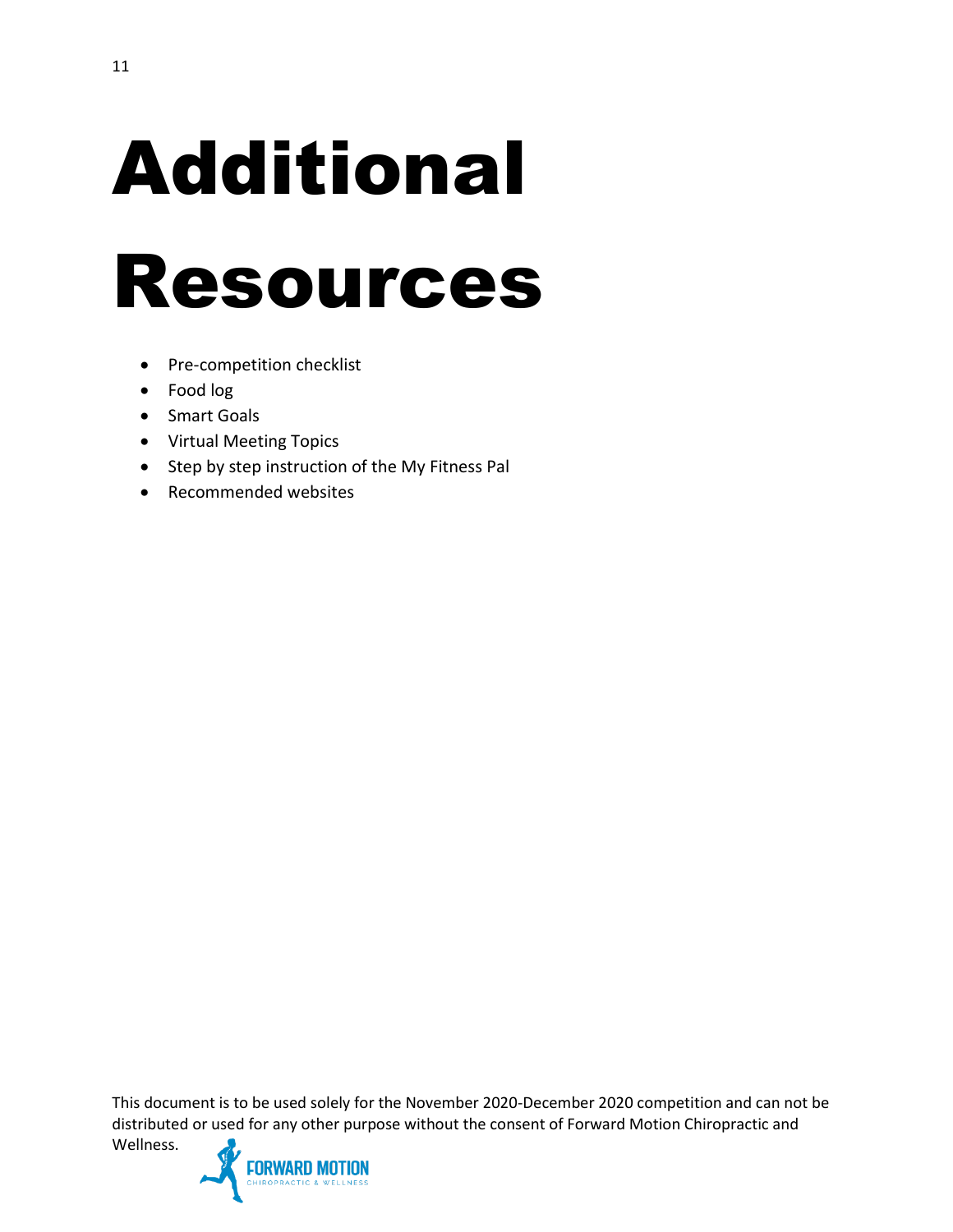### Checklist

### Pre-Competition

- $\Box$  Find a team of 3
- D Determine the Team Leader
- $\Box$  Take a before picture
- $\Box$  Fill out online sign up form
- $\Box$  Book Initial Virtual Consultation
- □ Complete SMART goals
- □ Sign up for MyFitnessPal

### During Competition

- Recommended:
	- o Schedule Team meetings
	- o Schedule Walks
	- $\circ$  Schedule Weekly happy hours (not what you think! Just an hour to talk about your accomplishments)

### Half-Way Competition

- □ Re-Check Smart Goals
- $\Box$  Take a mid-way picture

### End of Competition

□ Re-Check Smart Goals

Wellness.

 $\Box$  Take an end-competition picture

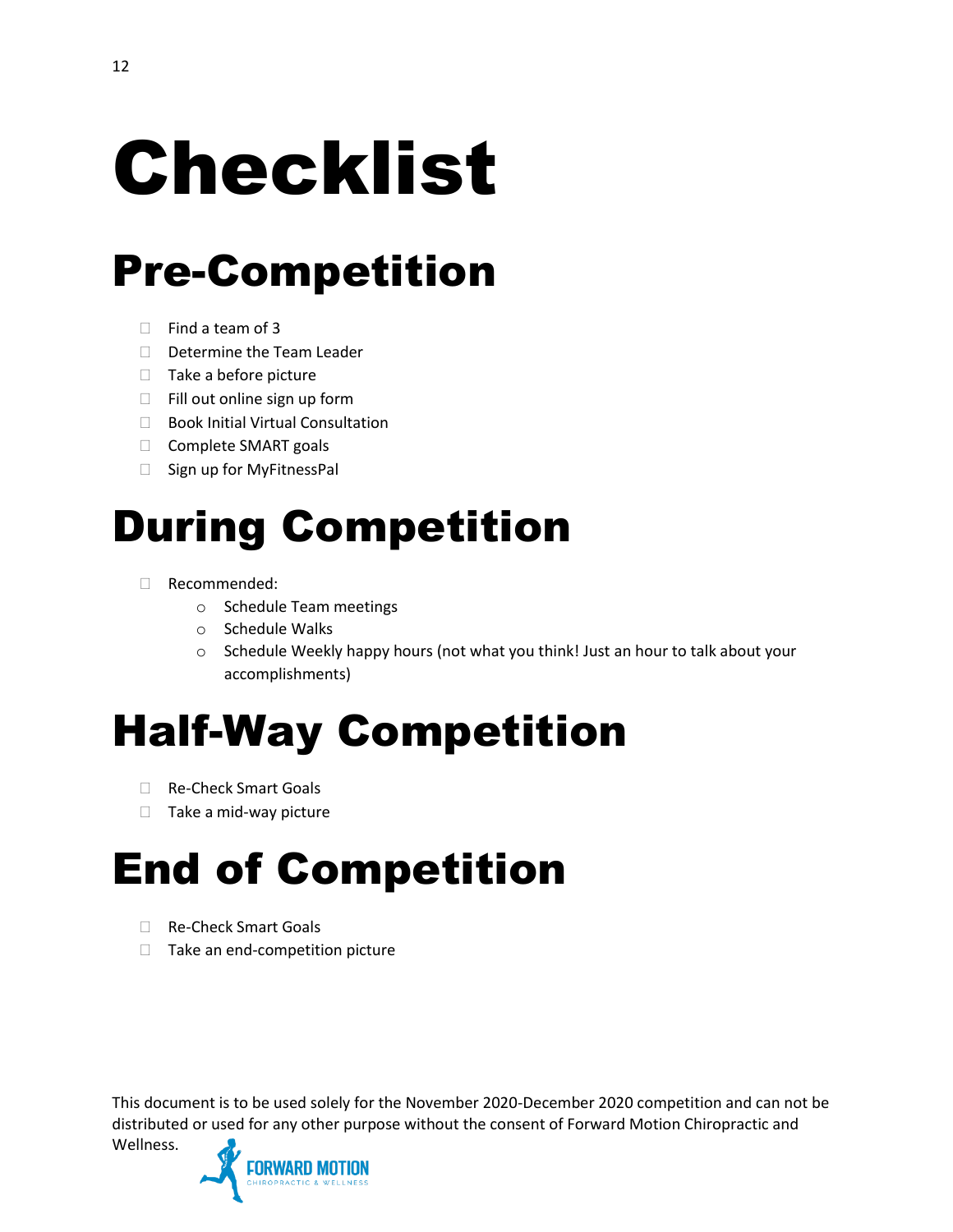## Food Log

Description: Fill out the 3 day food log below and send it t[o dreichner@forwardmotionchiropractic.com.](mailto:dreichner@forwardmotionchiropractic.com)

|              | <b>Breakfast</b> | Lunch | <b>Dinner</b> | <b>Snacks</b> |
|--------------|------------------|-------|---------------|---------------|
| <b>Mon</b>   |                  |       |               |               |
| <b>Tues</b>  |                  |       |               |               |
| <b>Weds</b>  |                  |       |               |               |
| <b>Thurs</b> |                  |       |               |               |
| Fri          |                  |       |               |               |
| <b>Sat</b>   |                  |       |               |               |
| Sun          |                  |       |               |               |

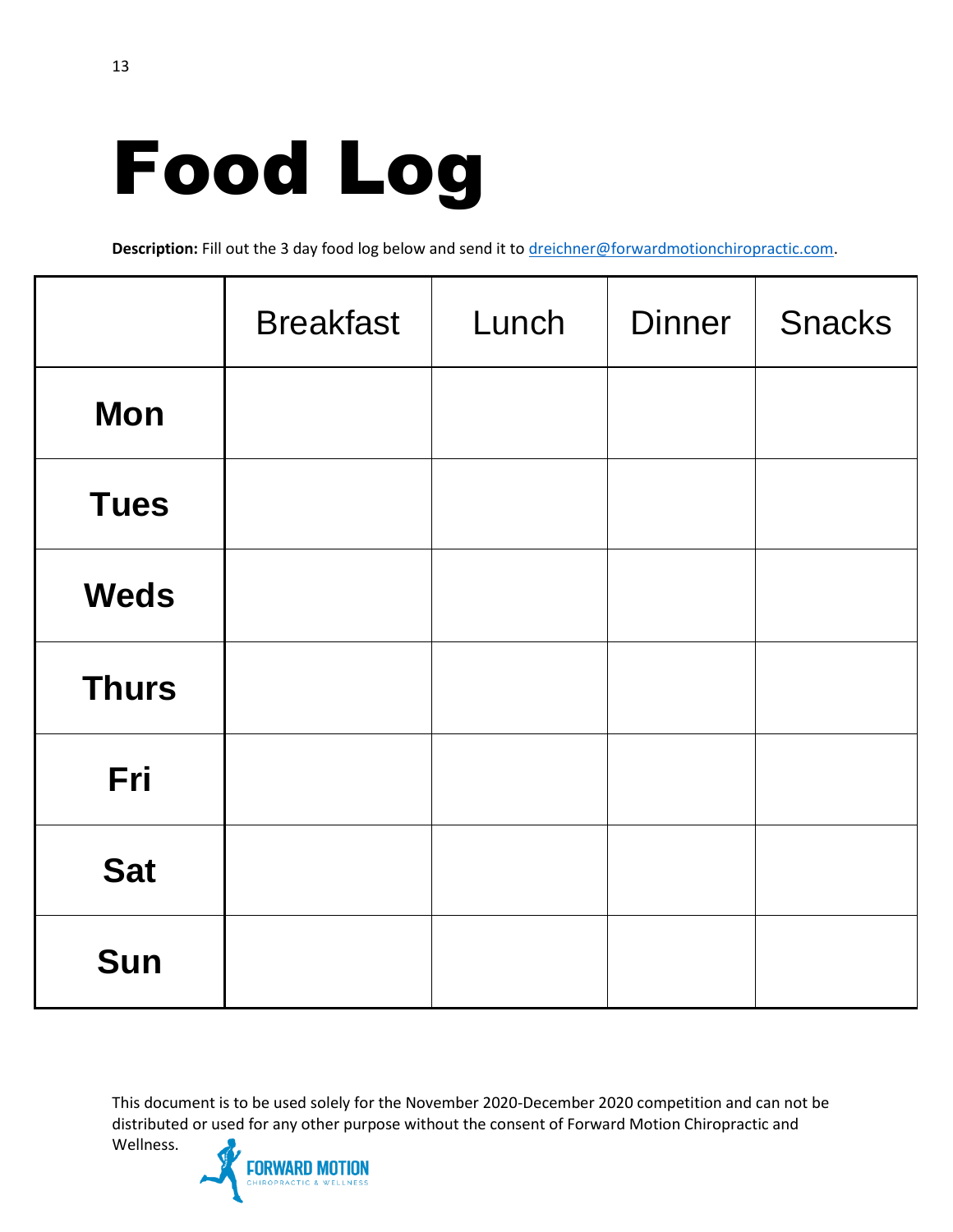#### **S.M.A.R.T. GOALS WORKSHEET**

Crafting S.M.A.R.T. Goals are designed to help you identify if what you want to achieve is realistic and determine a deadline. When writing S.M.A.R.T. Goals use concise language, but include relevant information. These are designed to help you succeed, so be positive when answering the questions.

| <b>INITIAL</b>            | Write the goal you have in mind                                                                                                                                                                     |
|---------------------------|-----------------------------------------------------------------------------------------------------------------------------------------------------------------------------------------------------|
| <b>GOAL</b>               |                                                                                                                                                                                                     |
| $\boldsymbol{\mathsf{S}}$ | What do you want to accomplish? Who needs to be included? When do you want to do this? Why is this a<br>goal?                                                                                       |
| <b>SPECIFIC</b>           |                                                                                                                                                                                                     |
| M                         | How can you measure progress and know if you've successfully met your goal?                                                                                                                         |
| <b>MEASURABLE</b>         |                                                                                                                                                                                                     |
| Δ                         | Do you have the skills required to achieve the goal? If not, can you obtain them? What is the motivation for<br>this goal? Is the amount of effort required on par with what the goal will achieve? |
| <b>ACHIEVABLE</b>         |                                                                                                                                                                                                     |
| R                         | Why am I setting this goal now? Is it aligned with overall objectives?                                                                                                                              |
| <b>RELEVANT</b>           |                                                                                                                                                                                                     |
| T                         | What's the deadline and is it realistic?                                                                                                                                                            |
| <b>TIME-BOUND</b>         |                                                                                                                                                                                                     |
| <b>SMART</b>              | Review what you have written, and craft a new goal statement based on what the answers to the questions<br>above have revealed                                                                      |
| <b>GOAL</b>               |                                                                                                                                                                                                     |

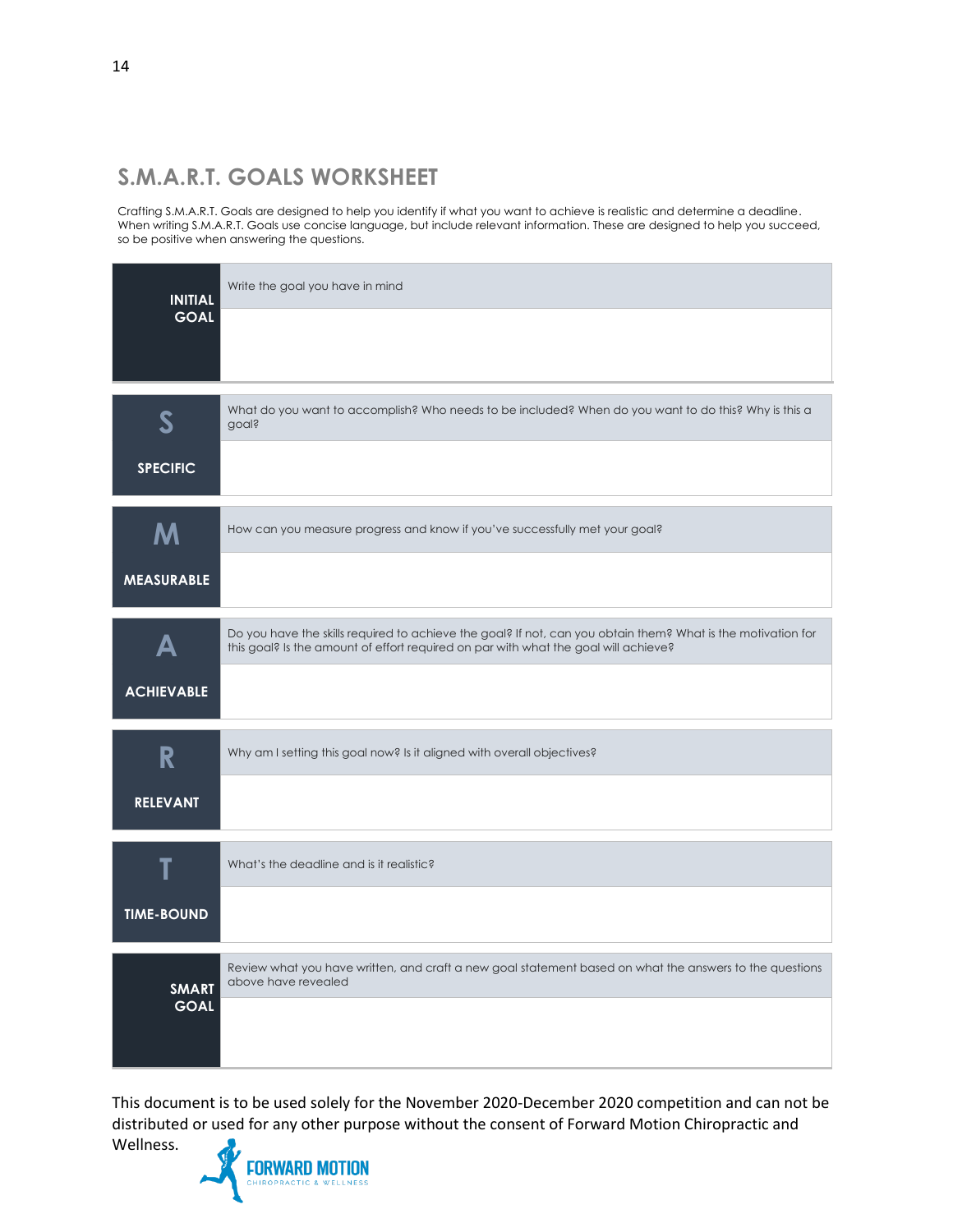# Virtual Meeting Topics

#### Virtual Meetings will be held on <https://join.freeconferencecall.com/dreichner>

#### Week 1: Diets Debunked

Description: There are way too many diets out there and all of them seem to advertise themselves as the quickest way to lose weight. In this series we dive deep into each individual diet and find out which ones are safe and potentially effective.

#### Week 2: The Science Behind Healthy

Description: We have all tried to lose weight/inches, but have you ever understood what your body goes through in order to accomplish such a task. I am a huge science nerd and, in this series, we are diving into the biochemistries and actual science behind a weight loss journey. This series is made to just scratch the surface and get you interested but depending on the types of questions I receive we can start breaking out the books and really understanding the science.

#### Week 3: Hitting the Plateau

Description: At some point during the journey you will hit your first plateau. You may be frustrated a want to quit. In this series we discuss the reasons you hit a plateau and how to overcome it.

#### Week 4: The Proper Exercise Routine

Description: Eating right is half the battle. The other half of the battle is choosing the right exercises. In this series we will discuss setting up the right workout routine depending on the types of goals you want to accomplish.

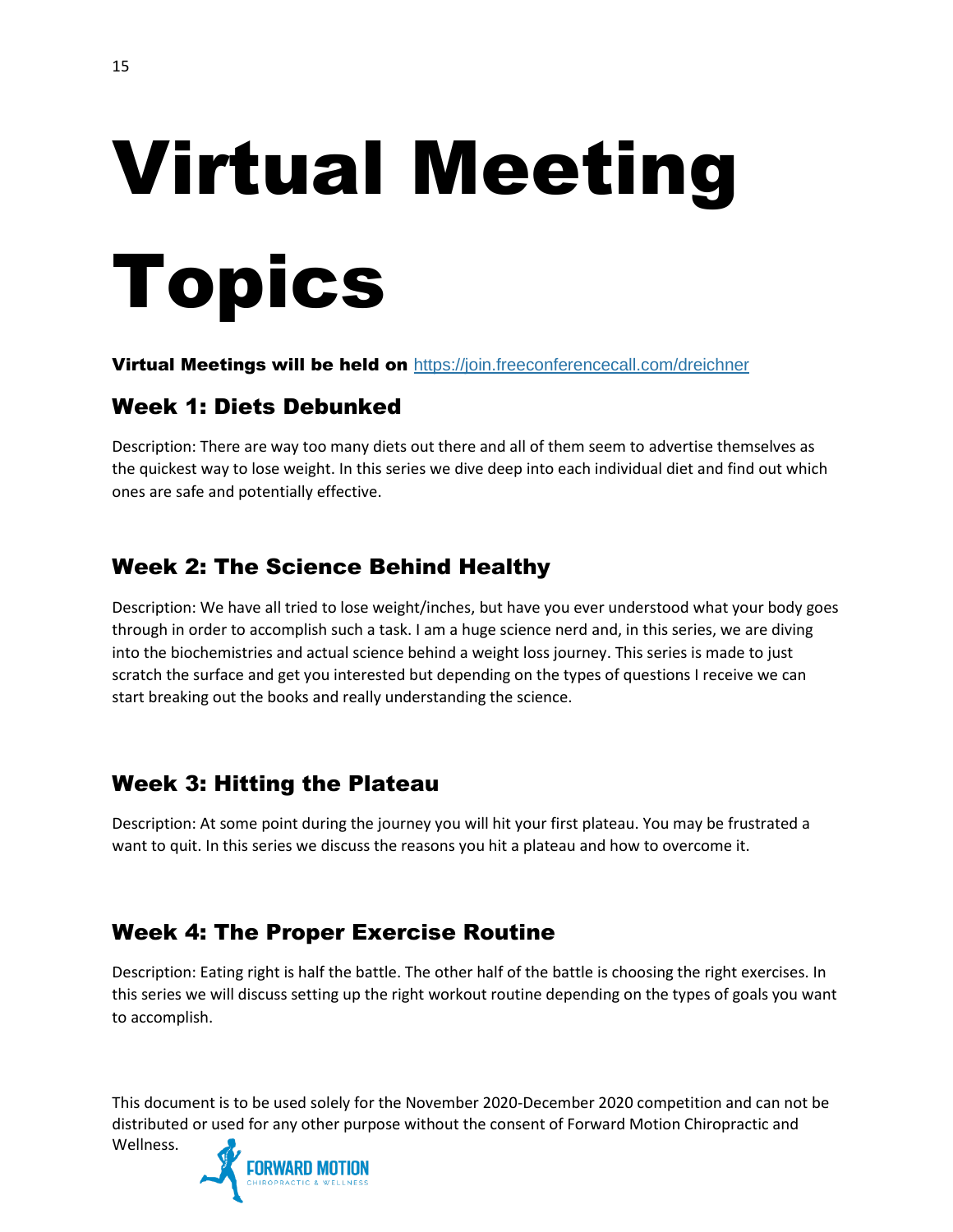### Description: Ever look at the nutrition label on your food and think "what in the world are all these

Week 5: The Good, The Bad, The Ugly to Eating

ingredients". In this series we will talk about how to understand a nutrition label to determine the ingredient that are good, bad, and ugly.

#### Week 6: Vitamins and Minerals

Description: As a distributor of Standard Process, elderberry syrup, and many more useful sports-based supplements, I research the vitamins, minerals, and additional supplement that can complement any lifestyle. The body does a fantastic job with craving the type of nourishment the body needs but doesn't necessarily pick the healthiest option. In this series we pick apart the supplement cabinet and figure out which ones are the best for your goals. At the end of this discussion you will receive a worksheet that you can fill out and send t[o dreichner@forwardmotionchiropractic.com.](mailto:dreichner@forwardmotionchiropractic.com) The worksheet contains handpicked questions that will be useful in creating your supplement profile.

#### Week 7: Inches vs. Pounds

Description: Why did I decide to focus on losing inches instead of pounds? We all focus on the number on the scale because it is the easiest to understand. The issue is pounds fluctuate drastically and an increase in pounds does not necessarily mean a poor diet.

#### Week 8. Maintain Don't Gain

Description: We are on the last week of the competition. Hopefully you accomplished your goal and are ready to switch gears. Even if you still have some weight you would like to lose, eventually you will want to slow down and maintain your weight loss. This series is focused on ways to maintain your weight and prevent overeating. At the end of this you will receive a worksheet that can help you plan out your journey for the next couple months and years.

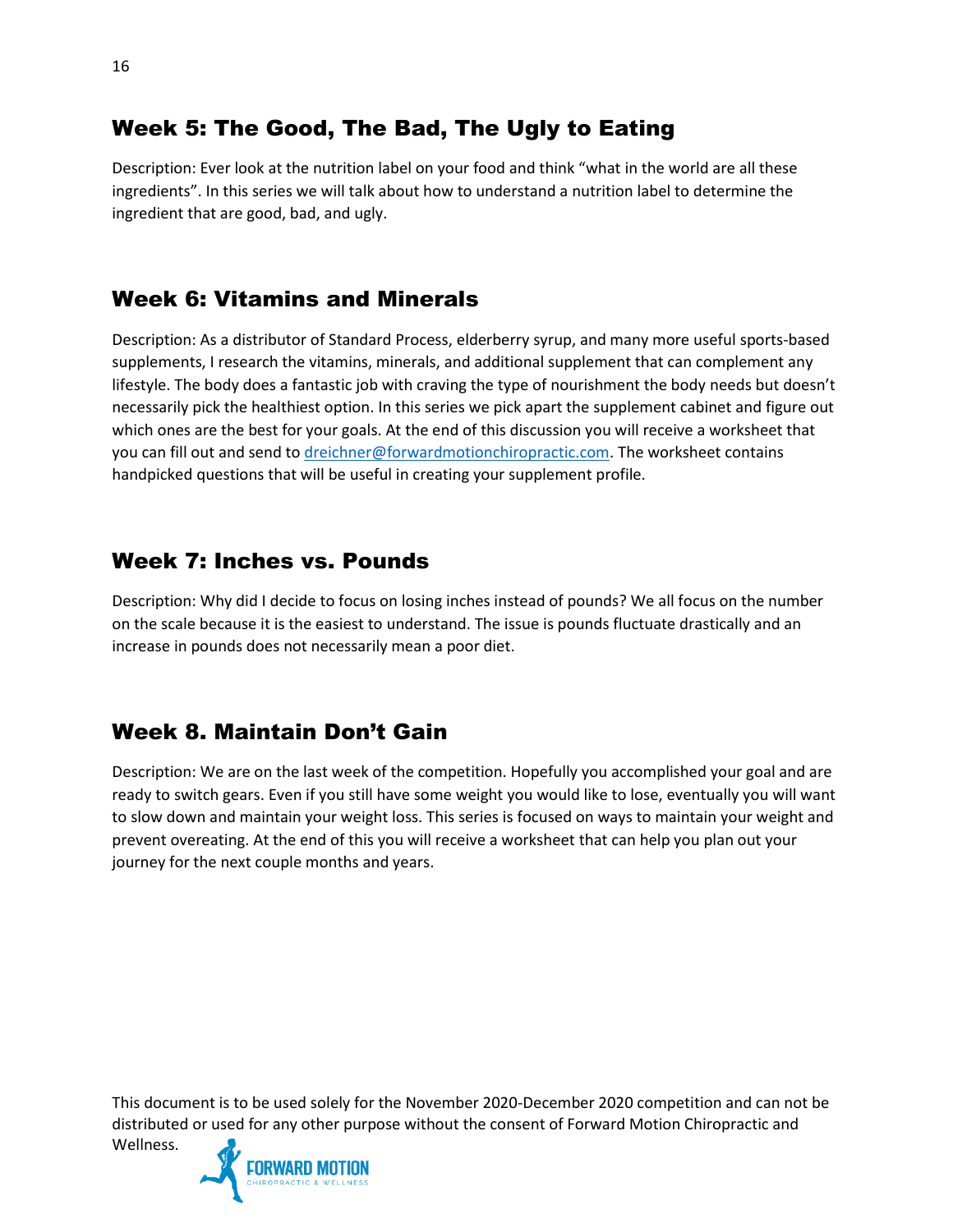### MyFitnessPal

- □ Sign up for My Fitness Pal
- □ Email your username to [dreichner@forwardmotionchiropractic.com](mailto:dreichner@forwardmotionchiropractic.com) so you can be invited to the group

| <b>MY HOME</b><br><b>FOOD</b><br><b>Food Diary</b><br><b>Database</b>                                 | <b>EXERCISE</b><br><b>REPORTS</b><br><b>My Foods</b><br><b>My Meals</b> | <b>APPS</b><br><b>COMMUNITY</b><br><b>Settings</b><br><b>Recipes</b>                                                   | <b>BLOG</b>                                         | ⊁⊀ SHOP             |
|-------------------------------------------------------------------------------------------------------|-------------------------------------------------------------------------|------------------------------------------------------------------------------------------------------------------------|-----------------------------------------------------|---------------------|
| prime day<br>Your Food Diary For:                                                                     | Tuesday, October 13, 2020                                               | <b>Shop Prime Day deals in</b><br><b>Smart Home</b><br>雦<br>ь                                                          |                                                     |                     |
|                                                                                                       |                                                                         |                                                                                                                        |                                                     |                     |
| <b>Breakfast</b><br><b>Add Food   Quick Tools</b><br>Lunch<br>Add Food   Quick Tools<br><b>Dinner</b> | Calories<br>kcal                                                        | Fat<br><b>Protein</b><br>Carbs                                                                                         | <b>Sodium</b><br><b>Sugar</b><br>ma<br>$\mathbf{q}$ |                     |
| Add Food   Quick Tools                                                                                |                                                                         |                                                                                                                        |                                                     |                     |
| <b>Snacks</b><br>Add Food   Quick Tools                                                               |                                                                         |                                                                                                                        |                                                     |                     |
| <b>MY HOME</b><br><b>FOOD</b><br><b>Exercise Diary</b>                                                | <b>REPORTS</b><br><b>EXERCISE</b><br>Database<br><b>My Exercises</b>    | <b>APPS</b><br><b>COMMUNITY</b><br>Settings<br>Heat up your home décor<br>with classic details and<br>modern finishes. | <b>BLOG</b>                                         | ⊁⊀ SHOP<br>Shop now |
| Your Exercise Diary for:<br>Cardiovascular                                                            | Т¥<br>Tuesday, October 13, 2020                                         | 曲<br><b>Minutes</b>                                                                                                    | <b>Calories Burned</b>                              |                     |
| Add Exercise   Quick Tools                                                                            |                                                                         |                                                                                                                        |                                                     |                     |
|                                                                                                       | Daily Total / Goal<br><b>Weekly Total / Goal</b>                        | 0/45<br>0/90                                                                                                           | 0 / 380<br>0 / 760                                  |                     |
| <b>Strength Training</b><br><b>Add Exercise   Quick Tools</b>                                         |                                                                         | <b>Reps/Set</b><br>Sets                                                                                                | <b>Weight/Set</b>                                   |                     |

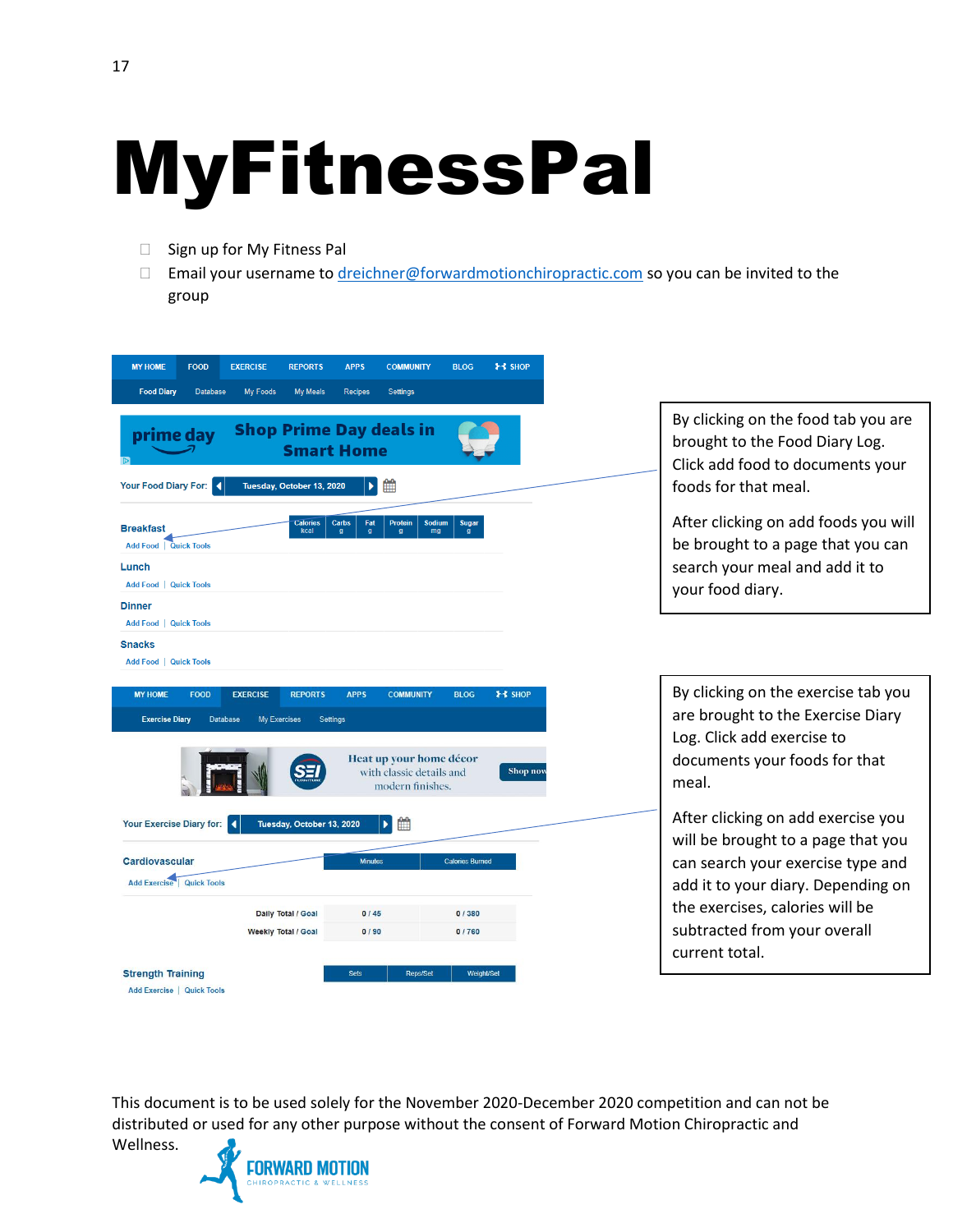## Proper Measurement

#### Waist Circumference

- Most common measurement
- In line with belly button
- Make sure tape measure is snug to skin, not clothing
- Read number of inches on tape where it meets back with the zero point

#### Arm Circumference

- Locate middle point between elbow and shoulder
- Relax your arm
- Place zero mark on arm and wrap around arm (make sure it is parallel) (most accurate with help!)

#### Mid-Thigh Measurement

• Locate center point of thigh between top of kneecap and crease of thigh

Information provided by healthyeating.sfgate.com